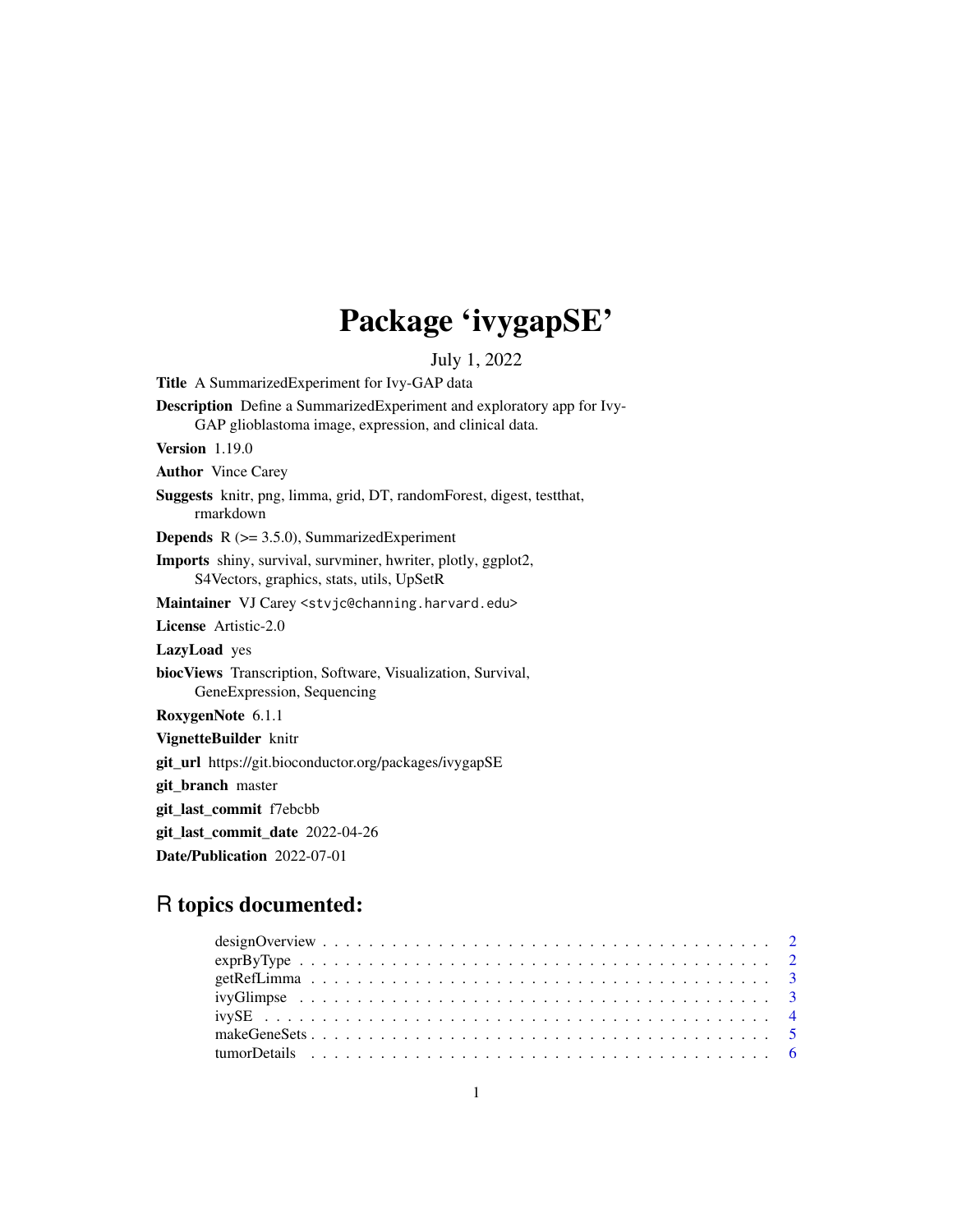#### <span id="page-1-0"></span>**Index** [8](#page-7-0) **8**

designOverview *render design overview*

#### Description

render design overview

render anatomic nomenclature

#### Usage

designOverview()

nomenclat()

#### Value

a rastergrob grob

#### Examples

designOverview()

exprByType *simple plot of expression values by structure/expression-based selection in IvyGAP*

#### Description

simple plot of expression values by structure/expression-based selection in IvyGAP

#### Usage

exprByType(sym, ...)

#### Arguments

| sym      | a gene symbol found among 'rownames(ivySE)'   |
|----------|-----------------------------------------------|
| $\cdots$ | passed to plot, exclusive of ylab, xlab, axes |

#### Value

invisibly returns a list with two elements: exprs, the vector of expression values, and types, the vector of structure types

#### Examples

exprByType("MYC")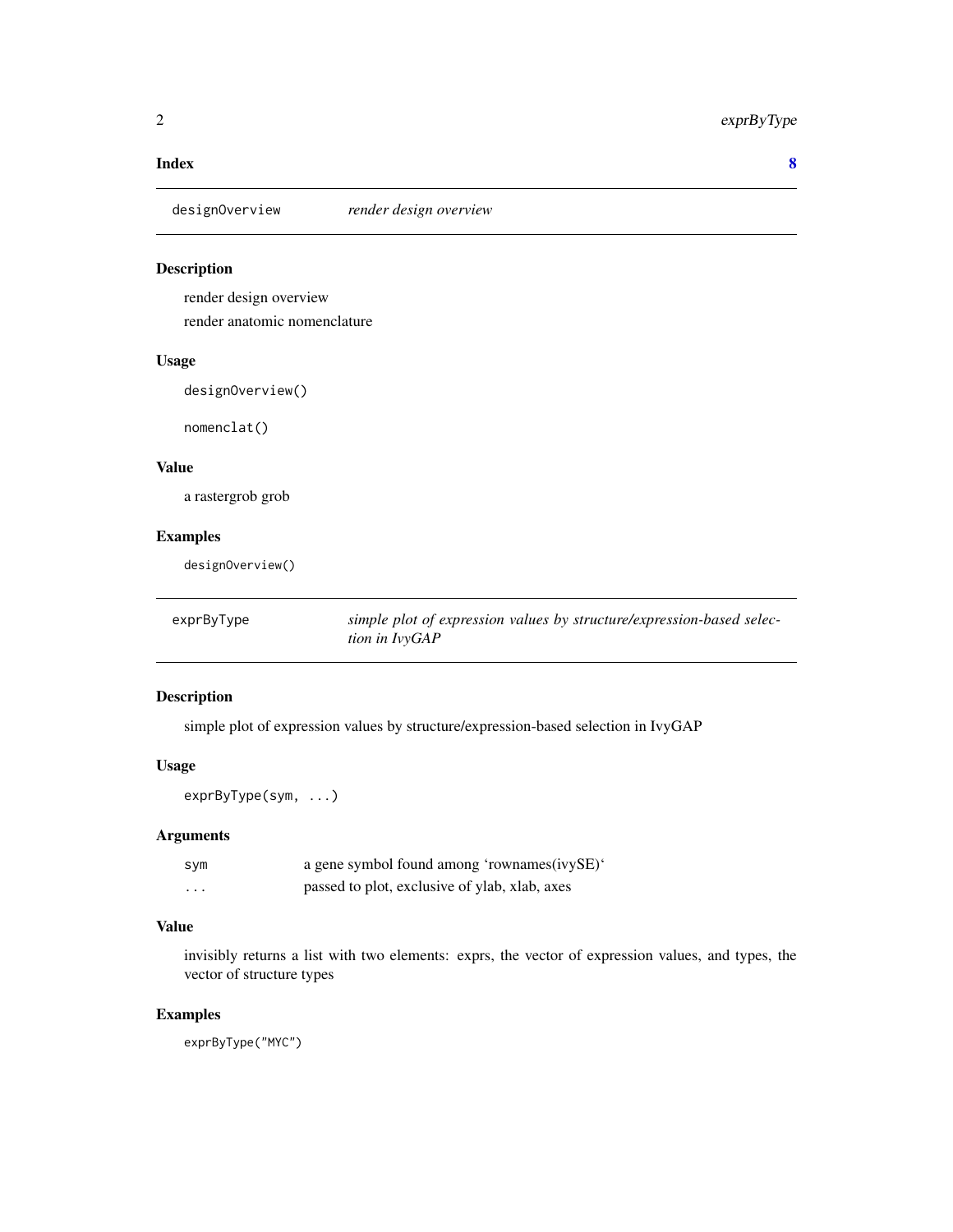<span id="page-2-0"></span>

#### **Description**

provide access to a limma analysis of RNA-seq profiles for reference histology samples

#### Usage

getRefLimma()

#### Value

an instance of [MArrayLM-class](#page-0-0) representing regularized gene-wise ANOVAs

#### Note

Uses [download.file](#page-0-0) to acquire RDS of the output of [eBayes](#page-0-0) from a public S3 bucket. The limma model was fit using [duplicateCorrelation](#page-0-0) to address multiplicity of contributions per donor. Comparisons are to samples labeled CT-reference (cellular tumor, reference contributions), with coefficients 2-5 corresponding to CT-mvp (microvascular proliferation), CT-pan (pseudopalisading cells around necrosis), IT (infiltrating tumor), and LE (leading edge), respectively.

#### Examples

```
requireNamespace("limma")
ebout = getRefLimma() # is result of eBayes
colnames(ebout$coef)
limma::topTable(ebout,2)
```
ivyGlimpse *simple app to explore image property quantifications in relation to survival and expression*

#### Description

simple app to explore image property quantifications in relation to survival and expression

#### Usage

```
ivyGlimpse()
```
#### Value

Side effect of starting the app only.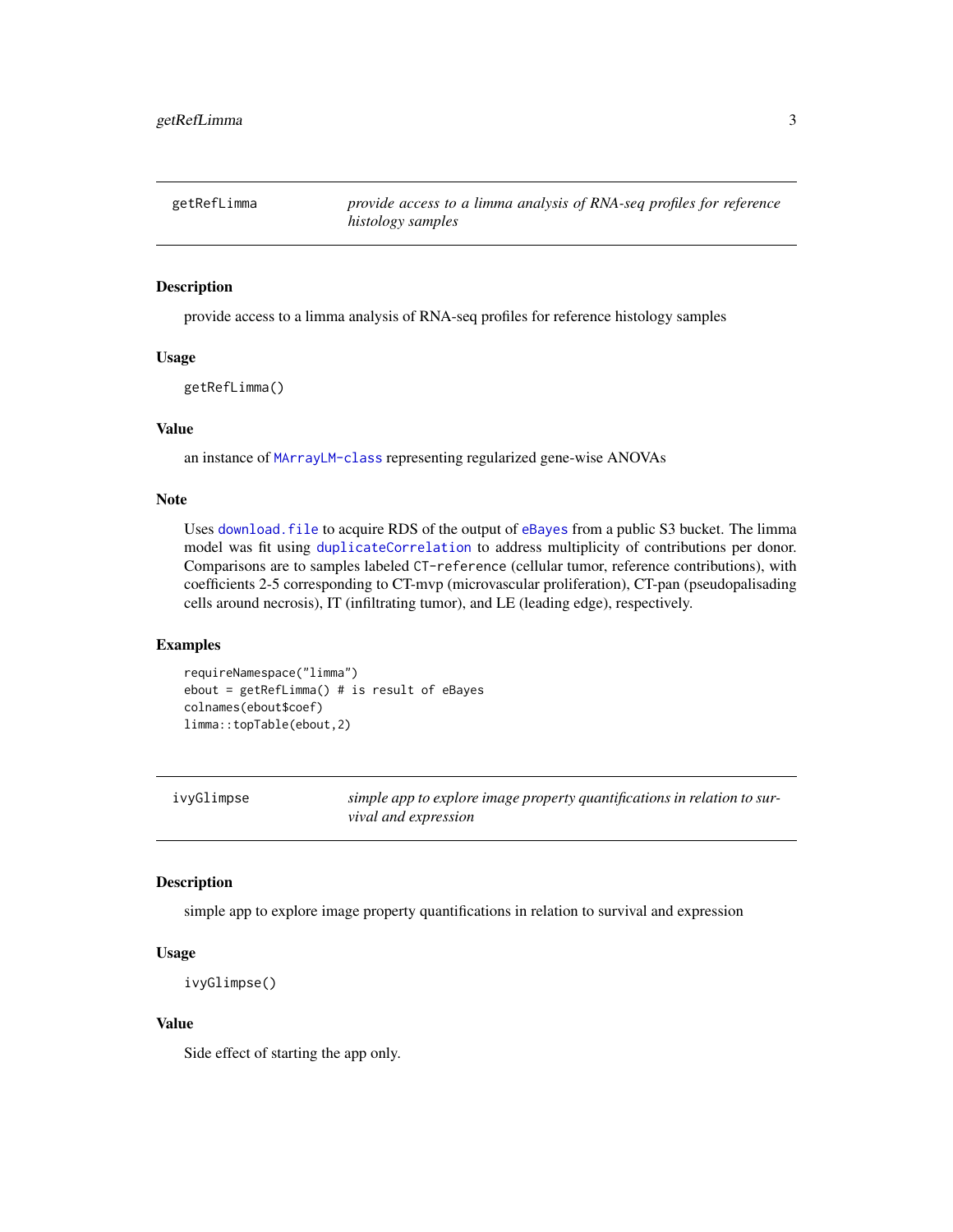#### <span id="page-3-0"></span>Examples

if (interactive()) print(ivyGlimpse())

| ivySE | ivySE: SummarizedExperiment for IvyGAP expression data and meta- |
|-------|------------------------------------------------------------------|
|       | data                                                             |

#### Description

ivySE: SummarizedExperiment for IvyGAP expression data and metadata

#### Usage

ivySE

#### Format

SummarizedExperiment instance

#### Details

Archive: gene\_expression\_matrix\_2014-11-25.zip Length Date Time Name

50585 03-31-2015 13:27 columns-samples.csv 86153820 10-31-2014 14:04 fpkm\_table.csv 2015 11-24-2014 18:06 README.txt 1689619 10-31-2014 13:55 rows-genes.csv

——— ——- 87896039 4 files

——— ———- —– —-

#### Note

Expression data retrieved from [http://glioblastoma.alleninstitute.org/api/v2/well\\_know](http://glioblastoma.alleninstitute.org/api/v2/well_known_file_download/305873915)n\_ [file\\_download/305873915](http://glioblastoma.alleninstitute.org/api/v2/well_known_file_download/305873915)

#### Source

processed from <glioblastoma.alleninstitute.org>; see Note.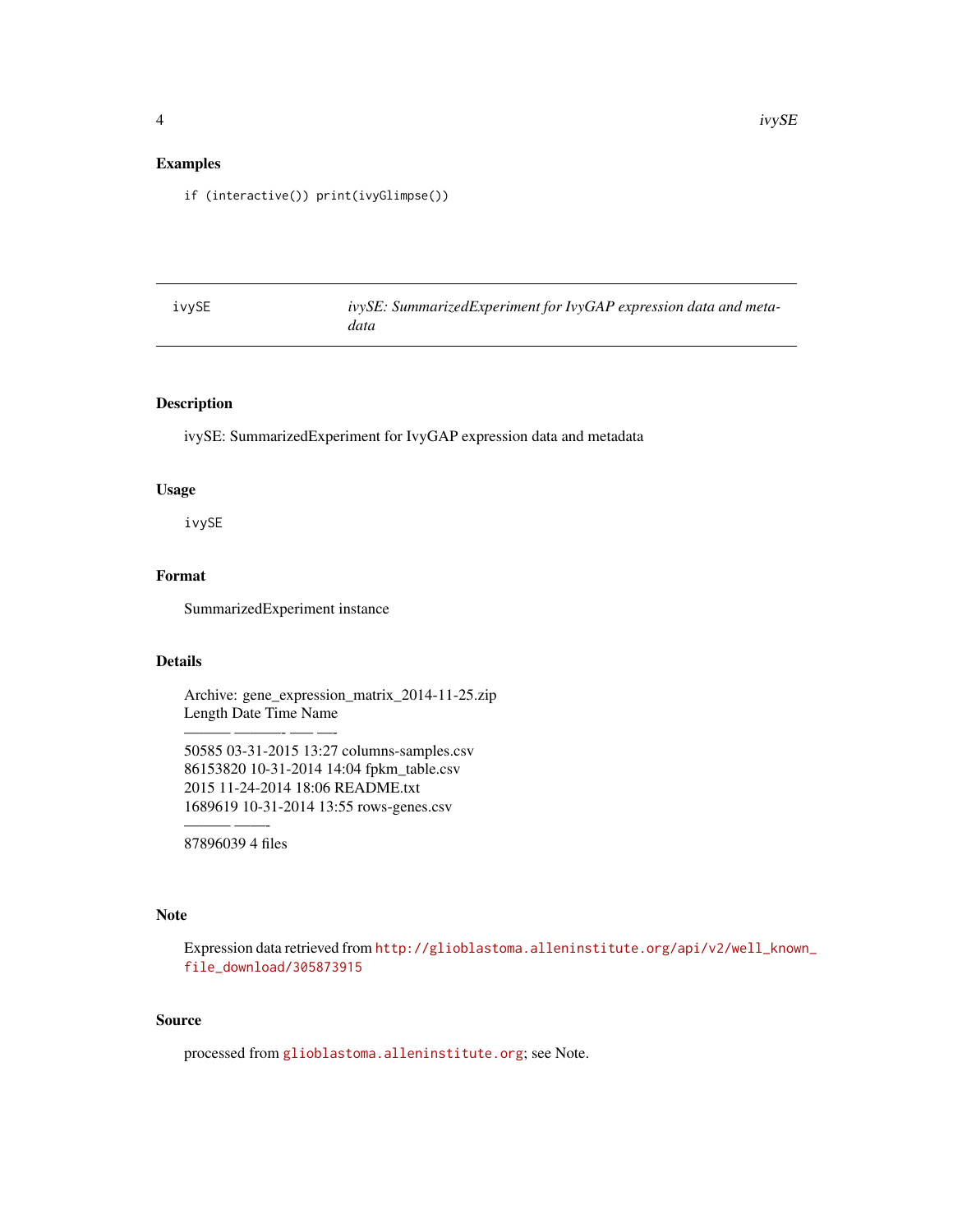#### <span id="page-4-0"></span>makeGeneSets 5

#### Examples

```
## Not run: # how it was made
ivyFpkm = read.csv("fpkm_table.csv", stringsAsFactors=FALSE,
     check.names=FALSE)
g = read.csv("rows-genes.csv", stringsAsFactors=FALSE)
library(SummarizedExperiment)
imat = data.matrix(ivyFpkm[,-1])
ivySE = SummarizedExperiment(SimpleList(fpkm=imat))
rowData(ivySE) = g
rownames(ivySE) = g$gene_symbol
col = read.csv("columns-samples.csv", stringsAsFactors=FALSE)
rownames(col) = col$rna_well_id
stopifnot(all.equal(as.character(col$rna_well_id),
     as.character(colnames(imat))))
colData(ivySE) = DataFrame(col)
colnames(ivySE) = colnames(imat)
metadata(ivySE) = list(README=readLines("README.txt"))
metadata(ivySE)$URL = "http://glioblastoma.alleninstitute.org/static/download.html"
# metadata(ivySE)$builder = readLines("build.R")
de = read.csv("tumor_details.csv", stringsAsFactors=FALSE)
metadata(ivySE)$tumorDetails = de
subbl = read.csv("sub_block_details.csv", stringsAsFactors=FALSE)
metadata(ivySE)$subBlockDetails = subbl
bamtab = read.csv("bam.csv", stringsAsFactors=FALSE)
rownames(bamtab) = as.character(bamtab$rna_well)
bamtab[colnames(ivySE),] -> bamtreo
all.equal(rownames(bamtreo), colnames(ivySE))
colData(ivySE) = cbind(colData(ivySE), bamtreo)
## End(Not run)
data(ivySE)
names(metadata(ivySE))
```
makeGeneSets *demonstration of gene set construction for ivyGlimpse app*

#### **Description**

demonstration of gene set construction for ivyGlimpse app

#### Usage

```
makeGeneSets()
```
#### Value

list of gene sets with attributes facilitating dropdown construction – attr(,"fullTitle") is a list of strings associated with gene set elements (named list with vectors of gene symbols constituting sets of interest)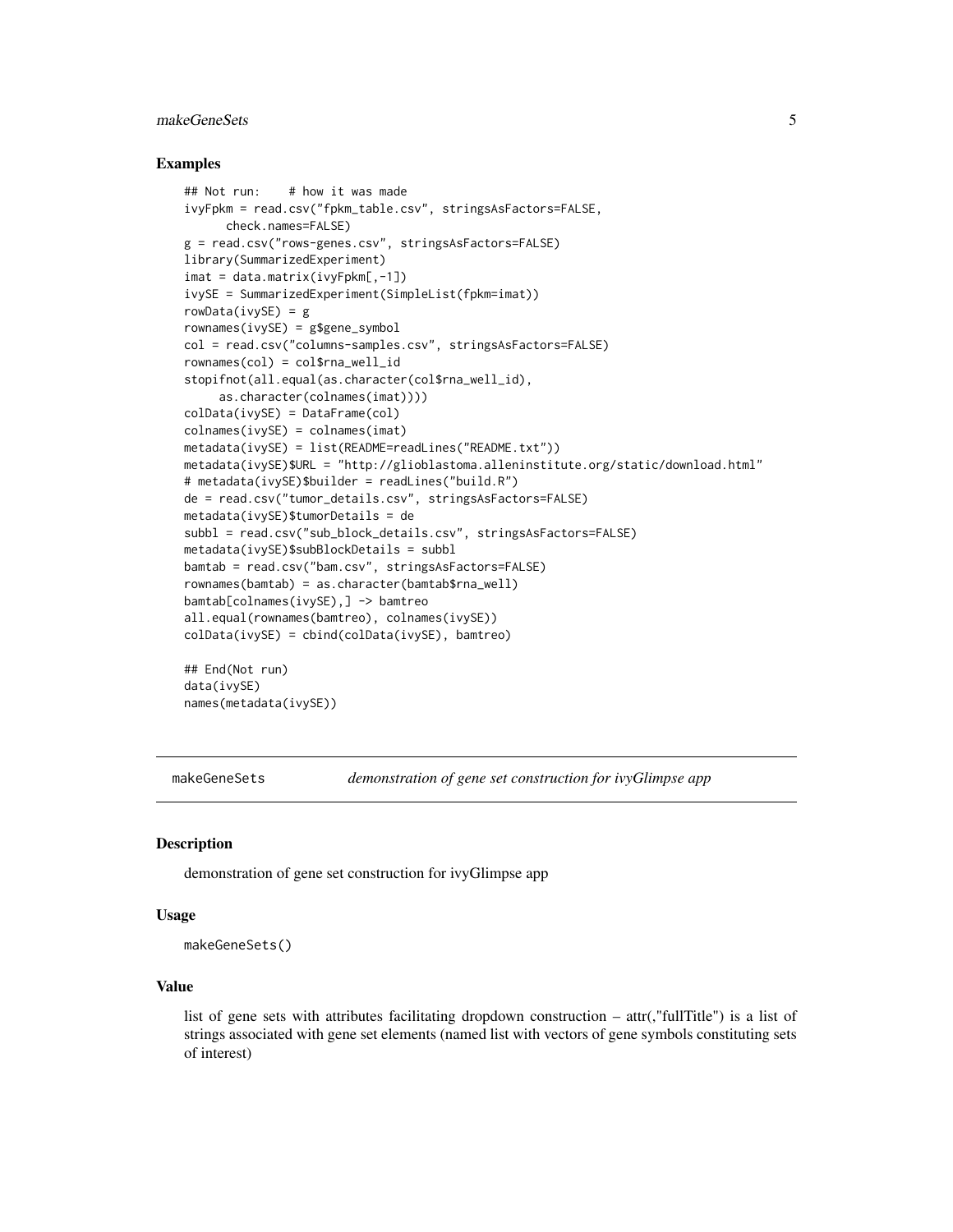#### <span id="page-5-0"></span>List of 4

\$ General: Ras-Raf-MEK-Erk/JNK signaling (26 genes)

: chr [1:26] "KRAS" "HRAS" "BRAF" "RAF1" ...

\$ Glioblastoma: RTK/Ras/PI3K/AKT Signaling (17 genes)

: chr [1:17] "EGFR" "ERBB2" "PDGFRA" "MET" ...

\$ General: PI3K-AKT-mTOR signaling (17 genes)

: chr [1:17] "PIK3CA" "PIK3R1" "PIK3R2" "PTEN" ...

\$ Ovarian Cancer: Putative tumor-suppressor genes in epithelial ovarian cancer (16 genes)

: chr [1:16] "DIRAS3" "RASSF1" "DLEC1" "SPARC" ...

- attr(\*, "fullTitle")=List of 4

..\$ glioRTK : chr "Glioblastoma: RTK/Ras/PI3K/AKT Signaling (17 genes)"

..\$ pi3k : chr "General: PI3K-AKT-mTOR signaling (17 genes)"

..\$ ovtumsupp: chr "Ovarian Cancer: Putative tumor-suppressor genes in epithelial ovarian cancer (16 genes)"

..\$ rasraf : chr "General: Ras-Raf-MEK-Erk/JNK signaling (26 genes)"

#### **Note**

Should be replaced by selections from a general catalog.

#### Examples

str(makeGeneSets())

tumorDetails *helper functions for data access*

#### Description

helper functions for data access

#### Usage

```
tumorDetails(se)
```

```
subBlockDetails(se)
```
vocab()

#### Arguments

se SummarizedExperiment instance, intended to work for ivySE in this package

#### Value

data.frames for tumorDetails, subBlockDetails and vocab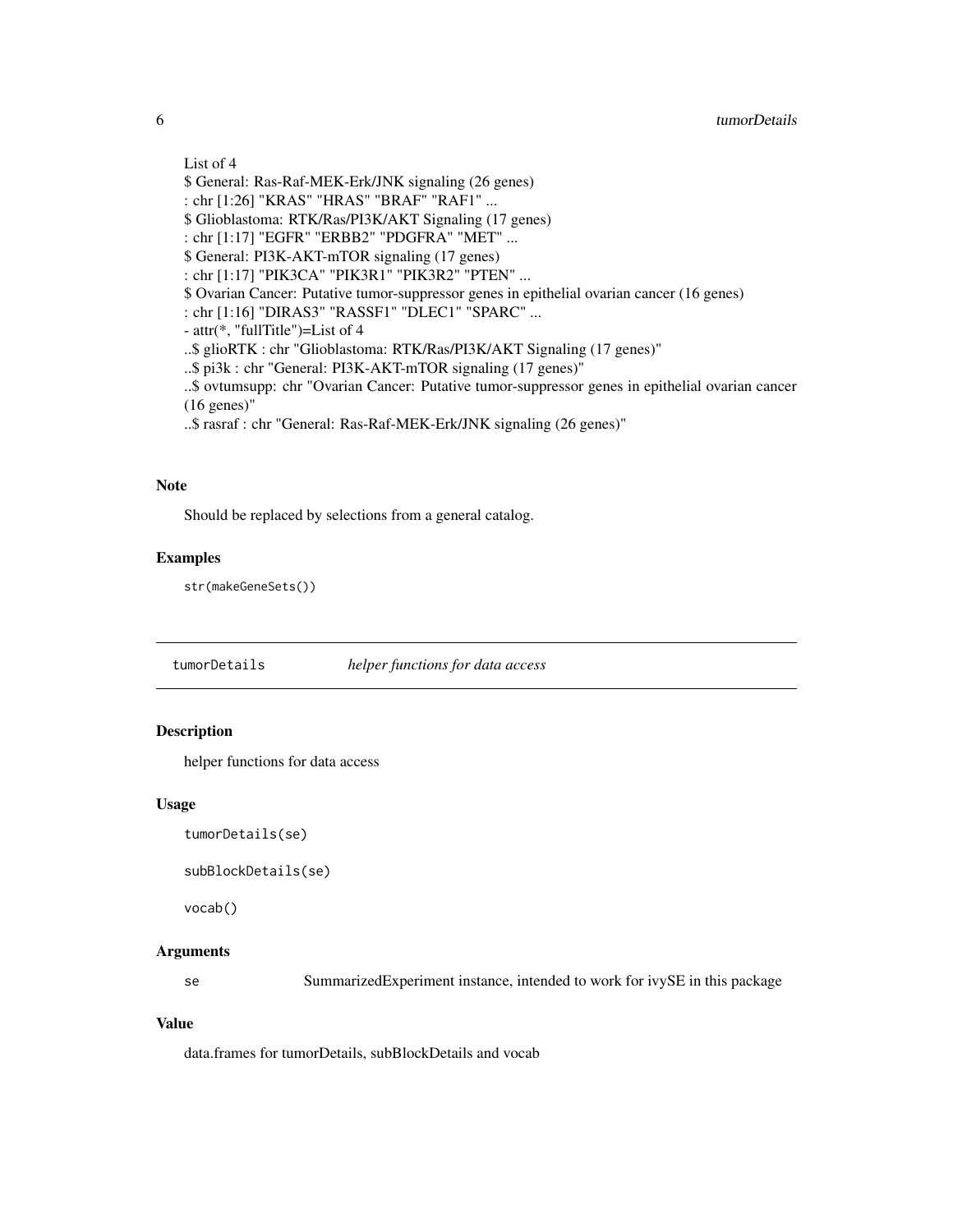#### tumorDetails

#### Examples

data(ivySE) dim(tumorDetails(ivySE))